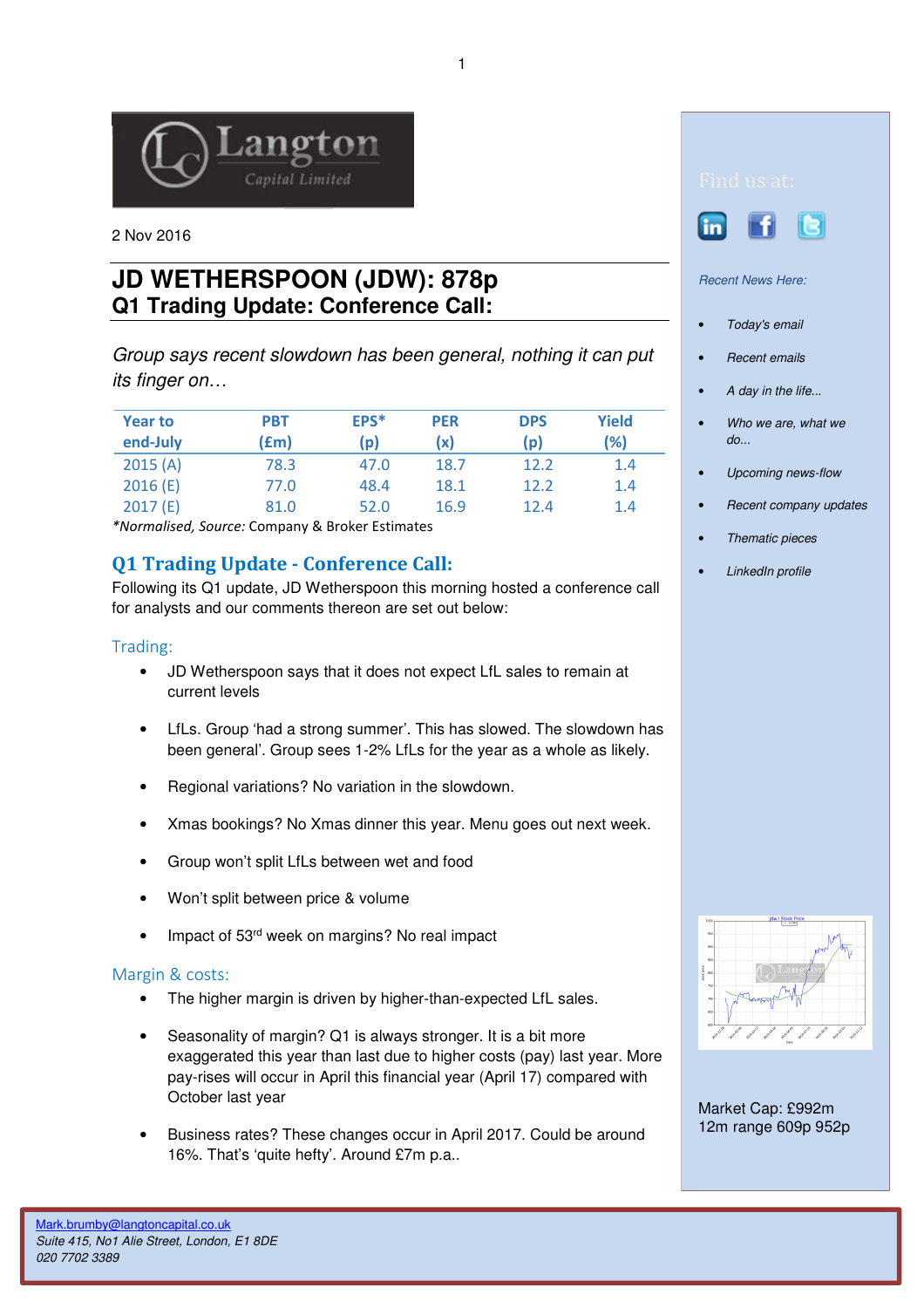- Group has no currency hedges. But it does have a number of long-term contracts & JDW has not yet seen costs rise. It may be able to switch products if the price of some rise & others don't. Drink can be 3-10yrs & food is a little shorter
- Tax rate should be 'slightly lower' than last year
- Interest costs? Around £30m (down slightly from last year's £31.5m)

#### Balance Sheet, Debt & Outlook:

- JDW is 'going into this year with a degree of optimism'. It should benefit from prior capex. It will have 'more cash to put into its existing estate'.
- Repairs & maintenance capex spend should be 7-8%. It will move to the top of that range. It was as low as 5.5% last year
- Do you expect any return on this capex? Yes, but it may be difficult to pinpoint. Particularly loos, carpets, staff facilities etc.
- If you sell 9 pubs this year, how many do you have left to sell? It put 80 on the market & 3/4 have gone or are going. Group may grow at about a net 15 units per annum over the near term

#### Debt:

- When do you aim to get below 2x debt to EBITDA? No target date given but this could be 5- 10yrs.
- Debt this year will be 'similar to or a little higher than last year'.
- Does this mean buy-backs are now on hold? These are 'always opportunistic'. The group doesn't forecast when these will take place.
- Could still spend £0-60m on shares. Might, obviously, be near the £0m. Group will still go through with the Whitewash proposal (to allow further purchases if Tim Martin goes through 30% as a result of buy-backs)
- How much spent on buy-backs this year to date? Around £18m.
- Why change your leverage levels? Says 'as the company matures, it will not need to add debt to the same levels – or possibly at all'. Group says Tim is a 'young-61' but when management changes, group may run on lower leverage.

**Langton View:** JD Wetherspoon has painted a picture for the remainder of the year. Margins & LfL sales growth will decline from current levels and costs (rates, labour, commodities) will increase.

Much of this is an industry rather than a stock issue but it is, arguably, not entirely consistent with a PER of nearly 20x earnings.

Great company though it is, JDW's shares may at present be fully-valued.

**Contact – Mark Brumby - +44(0)20 7702 3389** 

mark.brumby@langtoncapital.co.uk

*This message (and files contained herein) may contain confidential or proprietary information and is intended solely for the use of the individual or organisation to whom it is addressed. If you are not the addressee you should not disseminate, distribute or copy this email or any part thereof. Further, please notify the author immediately by the dephone or by replying to this email and then delete all copies of the correspondence from your system. We apologise for any inconvenience that this may have it expects of the correspondence from your system. We apolo caused. This information is a financial promotion for the purpose of the European Markets in Financial Instruments Directive (MiFID) and FSA's Rules. It has not been prepared in accordance with the legal requirements designed to promote the independence or objectivity of investment research. This document is not based upon detailed*